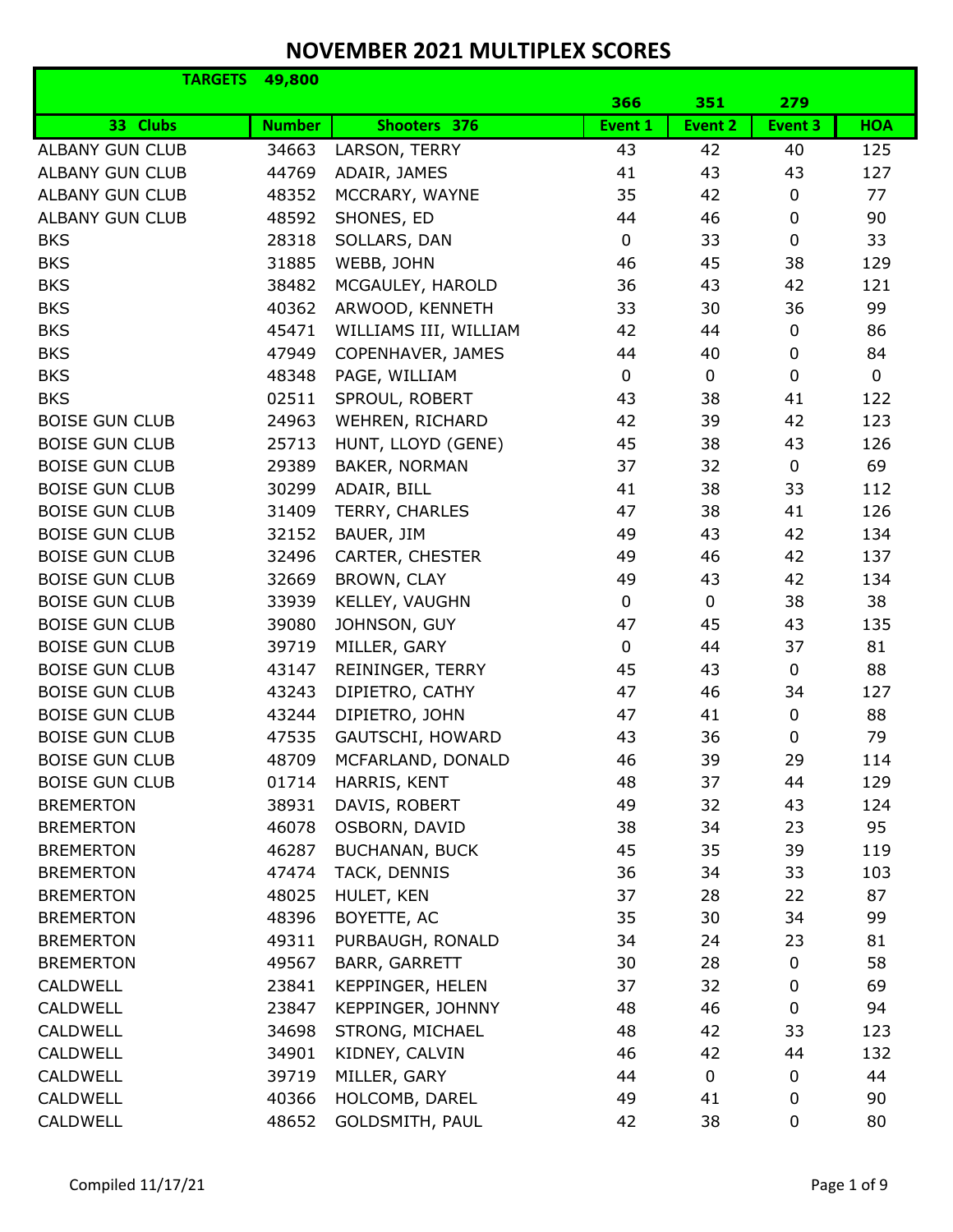| COSSC                  | 38472 | COUTTS, STEPHEN        | 39 | 39          | 32               | 110 |
|------------------------|-------|------------------------|----|-------------|------------------|-----|
| COSSC                  | 47827 | MACAULAY, GORDON       | 47 | 39          | 35               | 121 |
| COSSC                  | 47871 | SCOTT, JOHN            | 46 | 36          | 36               | 118 |
| COSSC                  | 47943 | PADOIN, PAOLO          | 45 | 37          | 18               | 100 |
| COSSC                  | 49581 | HENRY, DWAYNE          | 43 | 43          | 31               | 117 |
| COSSC                  | 02037 | REYNOLDS, DON          | 43 | 33          | 32               | 108 |
| COSSC                  | 02357 | HAAHEIM, DON           | 39 | 39          | $\pmb{0}$        | 78  |
| COWLITZ PUBLIC SHOOTIN | 45530 | CRUMRINE, LORAN        | 37 | $\mathbf 0$ | 0                | 37  |
| COWLITZ PUBLIC SHOOTIN | 47219 | PAINTER, ROBERT (BOB)  | 45 | 43          | 40               | 128 |
| COWLITZ PUBLIC SHOOTIN | 47802 | HEITZ, LARRY           | 45 | 43          | 35               | 123 |
| COWLITZ PUBLIC SHOOTIN | 47901 | TABOR, JAY             | 43 | 43          | $\boldsymbol{0}$ | 86  |
| COWLITZ PUBLIC SHOOTIN | 48385 | HEITZ, DEE             | 36 | 0           | 0                | 36  |
| <b>CULDESAC</b>        | 44763 | DAU, DENNIS            | 43 | 33          | $\mathbf 0$      | 76  |
| <b>CULDESAC</b>        | 45164 | HEWETT, JERRY          | 45 | 42          | 37               | 124 |
| <b>CULDESAC</b>        | 45165 | KENNEDY, JOHN          | 38 | 39          | 0                | 77  |
| <b>CULDESAC</b>        | 45345 | FALTUS, RON            | 42 | 36          | 37               | 115 |
| <b>CULDESAC</b>        | 46538 | HEIMGARTNER, MARVIN    | 46 | 37          | 44               | 127 |
| <b>CULDESAC</b>        | 46627 | DOTSON, ROY            | 35 | $\mathbf 0$ | $\mathbf 0$      | 35  |
| <b>CULDESAC</b>        | 46689 | ADAMS, JIM             | 49 | 42          | 44               | 135 |
| <b>CULDESAC</b>        | 47642 | HELPMAN, JOHN          | 47 | 32          | 46               | 125 |
| <b>CULDESAC</b>        | 47775 | ZINN, ROBERT           | 44 | 42          | $\pmb{0}$        | 86  |
| <b>CULDESAC</b>        | 48399 | <b>BELOIT, GREG</b>    | 43 | 35          | $\mathbf 0$      | 78  |
| <b>CULDESAC</b>        | 49277 | HARTWIG, DEAN          | 42 | 36          | 29               | 107 |
| DEL NORTE ROD & GUN CL | 22928 | <b>BUCKLEY, MARK</b>   | 48 | 44          | 0                | 92  |
| DEL NORTE ROD & GUN CL | 34710 | HOOKER, HERB           | 47 | 37          | 40               | 124 |
| DEL NORTE ROD & GUN CL | 38416 | HOFFMAN, GRANT (BUD)   | 45 | 48          | $\mathbf 0$      | 93  |
| DEL NORTE ROD & GUN CL | 41616 | ROBERTSON, MAC         | 47 | 41          | 47               | 135 |
| DEL NORTE ROD & GUN CL | 41771 | ROBERTSON, KAREN       | 46 | 47          | 43               | 136 |
| DEL NORTE ROD & GUN CL | 45910 | OLSEN, TOM             | 48 | 43          | 47               | 138 |
| DEL NORTE ROD & GUN CL | 46432 | SMITH, LYN             | 39 | 37          | 0                | 76  |
| DEL NORTE ROD & GUN CL | 01630 | MANN, MIKE             | 48 | 45          | 42               | 135 |
| EEL RIVER TRAP CLUB    | 20670 | FRUTH, DAVE            | 47 | 39          | 47               | 133 |
| EEL RIVER TRAP CLUB    | 34164 | TOMICH, JOSEPH         | 49 | 41          | 41               | 131 |
| EEL RIVER TRAP CLUB    | 34687 | PAWLUS, ED             | 43 | 38          | 24               | 105 |
| EEL RIVER TRAP CLUB    | 35284 | TRUBY, DANIEL          | 0  | $\mathbf 0$ | 46               | 46  |
| EEL RIVER TRAP CLUB    | 42446 | BONOMINI, CARL         | 44 | 40          | 38               | 122 |
| EEL RIVER TRAP CLUB    | 44099 | <b>BOLANDER, SILAS</b> | 41 | 32          | 0                | 73  |
| EEL RIVER TRAP CLUB    | 47236 | SCHULTZ, TOM           | 42 | 41          | 34               | 117 |
| EEL RIVER TRAP CLUB    | 49570 | FIGGATT, JAMESON       | 49 | 49          | 45               | 143 |
| EEL RIVER TRAP CLUB    | 02385 | MYERS JR, LELAND       | 45 | 45          | 42               | 132 |
| EL DORADO              | 13197 | CARSTEN, LARRY         | 48 | 39          | 42               | 129 |
| EL DORADO              | 13882 | HERRERA, STEVEN        | 45 | 34          | 42               | 121 |
| EL DORADO              | 35959 | HOFFMAN, MATTHEW       | 45 | 43          | 48               | 136 |
| EL DORADO              | 40450 | FIRANZI, DON           | 42 | 32          | 46               | 120 |
| EL DORADO              | 48773 | KRAMER, LEONARD        | 45 | 40          | 38               | 123 |
| EL DORADO              | 48774 | KRAMER, KENNETH        | 44 | 43          | 38               | 125 |
| EL DORADO              | 48947 | KRAMER, ERIN           | 43 | 43          | 41               | 127 |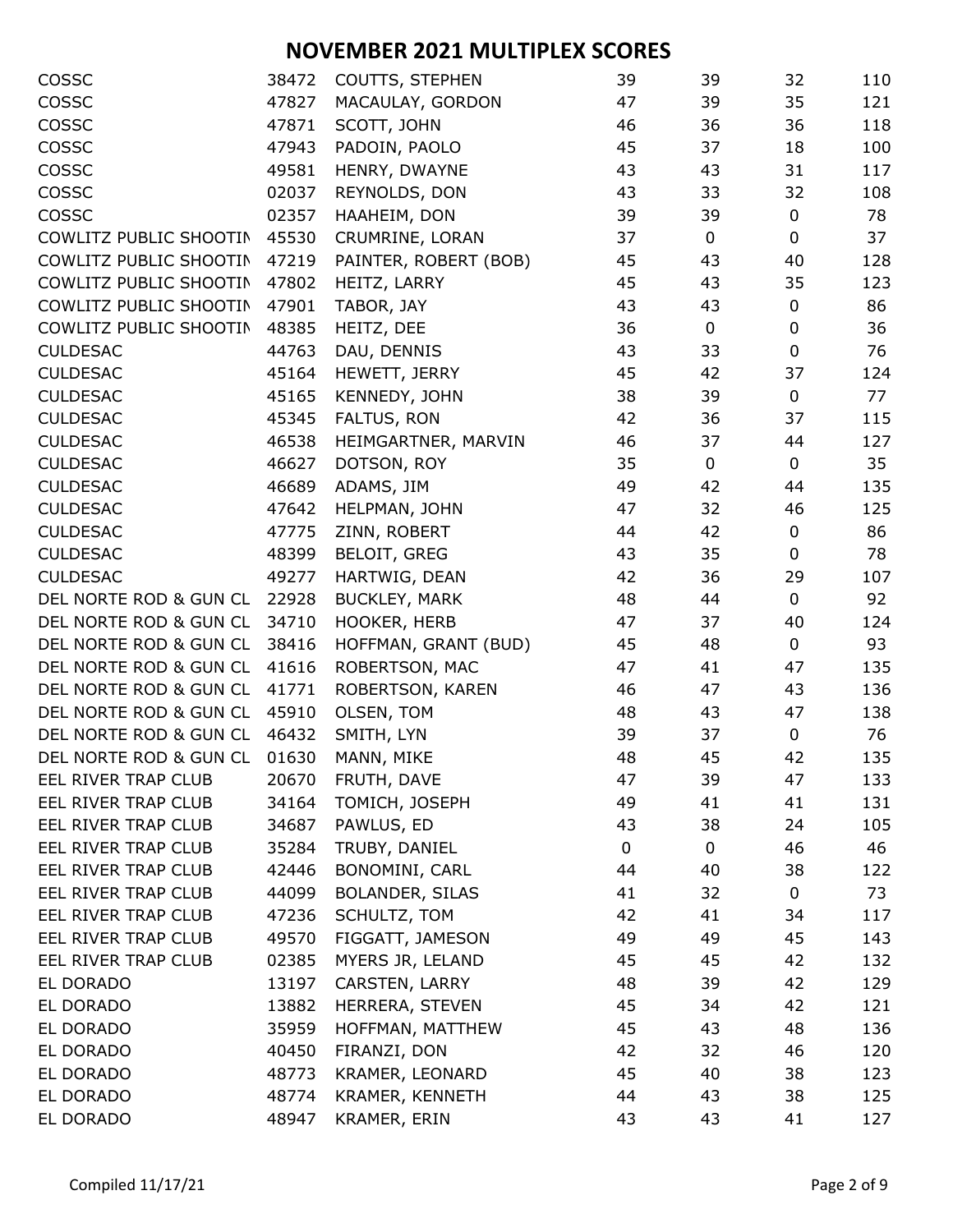| EL DORADO                    | 49033 | JACOBS, KEVIN         | 38 | 38 | 23          | 99  |
|------------------------------|-------|-----------------------|----|----|-------------|-----|
| EL DORADO                    | 49578 | DOMINGUEZ, JASON      | 25 | 22 | 13          | 60  |
| EL DORADO                    | 02121 | HOFFMAN, BILL         | 45 | 40 | 44          | 129 |
| EL DORADO                    | 02447 | LEEDY JR, TOM         | 46 | 46 | 42          | 134 |
| <b>FALLON</b>                | 40322 | AKINS, DAVE           | 49 | 43 | 43          | 135 |
| <b>FALLON</b>                | 40445 | FRANK, BRETT          | 47 | 44 | 40          | 131 |
| <b>FALLON</b>                | 44574 | HOMER, JASON          | 50 | 45 | 46          | 141 |
| <b>FALLON</b>                | 45020 | WEBB, COLBY           | 46 | 45 | 39          | 130 |
| <b>FALLON</b>                | 45786 | WEBB, LESTER          | 46 | 45 | 36          | 127 |
| <b>FALLON</b>                | 46917 | HOMER, COLIN          | 43 | 47 | 43          | 133 |
| <b>FALLON</b>                | 47494 | HOMER, JAXON          | 45 | 45 | 41          | 131 |
| HILLSBORO TRAP AND SKE       | 28289 | BECK, DAVID           | 35 | 38 | $\pmb{0}$   | 73  |
| HILLSBORO TRAP AND SKE       | 39813 | JULIAN, SCOTT         | 47 | 44 | 43          | 134 |
| HILLSBORO TRAP AND SKE       | 41310 | HORN, JAMES           | 47 | 36 | 38          | 121 |
| HILLSBORO TRAP AND SKE       | 47221 | FOWLER, ROB           | 42 | 43 | $\pmb{0}$   | 85  |
| HILLSBORO TRAP AND SKE       | 47809 | BOICOFF, TONI         | 41 | 38 | $\pmb{0}$   | 79  |
| HILLSBORO TRAP AND SKE       | 48701 | LUTTRELL, DANNY       | 45 | 39 | $\pmb{0}$   | 84  |
| HILLSBORO TRAP AND SKE       | 49468 | REVEL, DUKE           | 49 | 44 | 43          | 136 |
| HILLSBORO TRAP AND SKE       | 49469 | REVEL, MONICA         | 46 | 45 | $\pmb{0}$   | 91  |
| <b>JUNEAU GUN CLUB</b>       | 38785 | MENZIES, MALCOLM      | 43 | 45 | 24          | 112 |
| <b>JUNEAU GUN CLUB</b>       | 41063 | BERTHOLL, WAYNE       | 35 | 38 | 42          | 115 |
| <b>JUNEAU GUN CLUB</b>       | 44338 | GODKIN, JERRY         | 49 | 45 | 46          | 140 |
| <b>JUNEAU GUN CLUB</b>       | 47226 | KAPPLER, MARK         | 43 | 44 | 34          | 121 |
| <b>JUNEAU GUN CLUB</b>       | 47639 | PLOSAY, JAMES         | 39 | 38 | 35          | 112 |
| <b>JUNEAU GUN CLUB</b>       | 48031 | MCCAIN, JEFF          | 49 | 45 | $\pmb{0}$   | 94  |
| <b>JUNEAU GUN CLUB</b>       | 49336 | NOWLIN, DON           | 36 | 40 | $\pmb{0}$   | 76  |
| <b>JUNEAU GUN CLUB</b>       | 49563 | BINGHAM, LORELAI      | 28 | 32 | 25          | 85  |
| <b>KENMORE</b>               | 34315 | MUNSON, ED            | 50 | 47 | 42          | 139 |
| <b>KENMORE</b>               | 42852 | DORNES, JEFF          | 43 | 36 | 32          | 111 |
| <b>KENMORE</b>               | 43898 | ELLIOTT, DAVID        | 43 | 40 | 37          | 120 |
| <b>KENMORE</b>               | 45446 | MILLER, ROBERT        | 48 | 38 | 45          | 131 |
| <b>KENMORE</b>               | 45737 | GOUGH, ANDREW         | 47 | 41 | 43          | 131 |
| LANGLEY ROD AND GUN CI       | 21489 | VANDOKKUMBURG, GORDON | 42 | 44 | $\pmb{0}$   | 86  |
| LANGLEY ROD AND GUN CI       | 23681 | <b>BURNS, WAYNE</b>   | 43 | 33 | 37          | 113 |
| LANGLEY ROD AND GUN CI       | 34508 | FEATHERSTONE, GEOFF   | 45 | 40 | 38          | 123 |
| LANGLEY ROD AND GUN CI       | 35638 | WILSON, LLOYD         | 48 | 42 | 44          | 134 |
| LANGLEY ROD AND GUN CI       | 36092 | TRCA, JOHN            | 43 | 33 | 21          | 97  |
| LANGLEY ROD AND GUN CI       | 42064 | LEUNG, DAVID          | 49 | 32 | 47          | 128 |
| LANGLEY ROD AND GUN CI       | 45003 | KAPELUCK, DALE        | 47 | 40 | 43          | 130 |
| LANGLEY ROD AND GUN CI       | 46832 | ALAZAWI, BASSAM       | 45 | 42 | 41          | 128 |
| LANGLEY ROD AND GUN CI       | 47781 | CHANG, PETER          | 41 | 41 | 0           | 82  |
| LANGLEY ROD AND GUN CI       | 47900 | YU, YANG(JUDY)        | 45 | 35 | 34          | 114 |
| LANGLEY ROD AND GUN CI       | 48493 | SINGH, JATINDER       | 46 | 43 | 35          | 124 |
| LANGLEY ROD AND GUN CI       | 49009 | KUMAR, RAJAN          | 46 | 47 | 36          | 129 |
| LANGLEY ROD AND GUN CI       | 49102 | SANDHU, VIKRAM        | 49 | 43 | $\mathbf 0$ | 92  |
| LANGLEY ROD AND GUN CI       | 49383 | BATTH, ARJUN          | 45 | 45 | 37          | 127 |
| LANGLEY ROD AND GUN CL 49384 |       | BATTH, PREET          | 47 | 45 | 38          | 130 |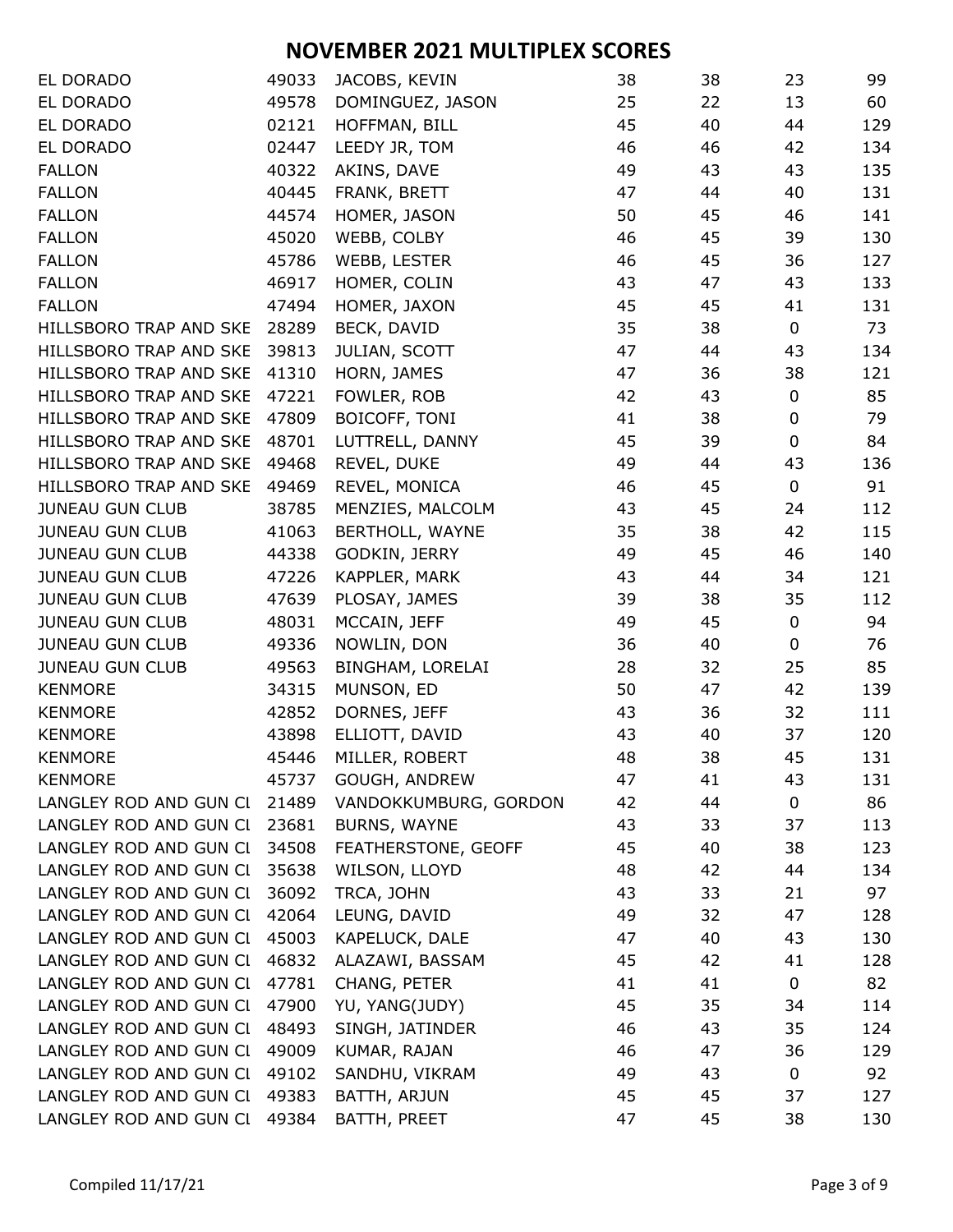| LANGLEY ROD AND GUN CI 49420 |       | KUN, DANIEL           | 43          | 36          | 22               | 101 |
|------------------------------|-------|-----------------------|-------------|-------------|------------------|-----|
| LANGLEY ROD AND GUN CL 49440 |       | ROUD, SAMUEL          | 43          | 41          | 32               | 116 |
| LANGLEY ROD AND GUN CI       | 49443 | <b>BARTOS, STEVE</b>  | 40          | 41          | $\boldsymbol{0}$ | 81  |
| LANGLEY ROD AND GUN CI       | 49479 | JAY, ROBERT           | 35          | $\mathbf 0$ | $\mathbf 0$      | 35  |
| LANGLEY ROD AND GUN CI       | 49501 | ZHU, JIUNING(LEO)     | 44          | 36          | 29               | 109 |
| LANGLEY ROD AND GUN CI       | 49579 | SINGH, HARPREET       | $\mathbf 0$ | 31          | 15               | 46  |
| LANGLEY ROD AND GUN CI       | 01024 | WOODS, GARRY          | 48          | 44          | 36               | 128 |
| LANGLEY ROD AND GUN CI       | 02483 | YUEN, WILLIAM         | 46          | 36          | 38               | 120 |
| LANGLEY ROD AND GUN CI       | 02484 | CHAU, PAUL            | 42          | 34          | 43               | 119 |
| LANGLEY ROD AND GUN CI       | 02532 | WHITE, JAMIE          | 46          | 27          | 42               | 115 |
| <b>LCRGC</b>                 | 11916 | SUTTON, DANNY         | 45          | 37          | 41               | 123 |
| <b>LCRGC</b>                 | 41422 | DAVIS, LARRY          | 48          | 46          | $\pmb{0}$        | 94  |
| <b>LCRGC</b>                 | 42044 | FREEMAN, RICK         | 48          | 40          | $\mathbf 0$      | 88  |
| <b>LCRGC</b>                 | 42431 | WINCHELL, CHARLES     | 46          | 46          | 38               | 130 |
| <b>LCRGC</b>                 | 42456 | MALFATTI, NORMAN      | 47          | 38          | 42               | 127 |
| <b>LCRGC</b>                 | 43651 | WINCHELL, ROBERT      | 43          | 44          | 25               | 112 |
| <b>LCRGC</b>                 | 43918 | MICHELUCCI, STEVEN    | 49          | 35          | 44               | 128 |
| <b>LCRGC</b>                 | 44144 | LAZIO, FRANK          | 47          | 38          | 42               | 127 |
| <b>LCRGC</b>                 | 45388 | HOPKINS, TERRY        | 42          | 40          | 32               | 114 |
| <b>LCRGC</b>                 | 45951 | CARLSON, KENNY        | 41          | 40          | 39               | 120 |
| <b>LCRGC</b>                 | 46011 | PETERS, KENNETH       | 47          | 42          | 39               | 128 |
| <b>LCRGC</b>                 | 46083 | FORD, MICHAEL         | 45          | 41          | 41               | 127 |
| <b>LCRGC</b>                 | 47485 | MORAN, BRENDA         | 27          | 25          | $\mathbf 0$      | 52  |
| <b>LCRGC</b>                 | 47845 | GILLIAM, BEN          | 41          | 37          | 24               | 102 |
| <b>MADRAS</b>                | 39550 | DRAMEN, MARK          | 49          | 38          | 35               | 122 |
| MASON VALLEY GUN CLUB        | 41904 | MILLER, LLOYD (PETE)  | 37          | 40          | $\mathbf 0$      | 77  |
| <b>MASON VALLEY GUN CLUB</b> | 43060 | REYNOLDS, LARRY       | 47          | 40          | 39               | 126 |
| MASON VALLEY GUN CLUB        | 43095 | GILBREATH, PHIL       | 49          | 39          | 40               | 128 |
| MASON VALLEY GUN CLUB        | 43767 | EVASOVIC, JOHN        | 48          | 43          | 0                | 91  |
| MASON VALLEY GUN CLUB        | 47074 | STOFFER, JEFFREY      | 48          | 43          | 46               | 137 |
| NANAIMO FISH AND GAME        | 40657 | JONES, RON            | 50          | 49          | 36               | 135 |
| NANAIMO FISH AND GAME        | 41682 | <b>BROOKS, GORDON</b> | 39          | 39          | 37               | 115 |
| NANAIMO FISH AND GAME        | 41683 | <b>BROOKS, SHERRY</b> | 38          | 32          | 33               | 103 |
| NANAIMO FISH AND GAME        | 43745 | PRINGLE, KAREN        | 44          | 39          | 28               | 111 |
| NANAIMO FISH AND GAME        | 44401 | WEBBER, CHUCK         | 46          | 45          | 43               | 134 |
| NANAIMO FISH AND GAME        | 47468 | MCLEOD, HARRY         | 43          | 36          | 34               | 113 |
| NANAIMO FISH AND GAME        | 47941 | JONES, COLIN          | 44          | 40          | 30               | 114 |
| NANAIMO FISH AND GAME        | 47988 | BAKER, GORDON         | 33          | 29          | 30               | 92  |
| NANAIMO FISH AND GAME        | 48304 | JONES, BRODY          | 39          | 45          | 38               | 122 |
| NANAIMO FISH AND GAME        | 48494 | CAMERON, BRUCE        | 44          | 41          | 37               | 122 |
| NANAIMO FISH AND GAME        | 48656 | DRIVER, KEVIN         | 38          | 33          | 27               | 98  |
| NANAIMO FISH AND GAME        | 49057 | BARBER, GARY          | 42          | 38          | 36               | 116 |
| NANAIMO FISH AND GAME        | 49097 | CORMIER, DAVID        | 48          | 36          | 34               | 118 |
| <b>NEWMAN SWAMP RATS</b>     | 13251 | UHALDE, ROBERT        | 43          | 40          | 45               | 128 |
| <b>NEWMAN SWAMP RATS</b>     | 27262 | MACK, DOYLE           | 44          | 44          | 43               | 131 |
| <b>NEWMAN SWAMP RATS</b>     | 33120 | PUCKETT, JIMMIE       | 47          | 39          | 37               | 123 |
| NEWMAN SWAMP RATS            | 37648 | HENDERSON, BARBARA    | 40          | 34          | 33               | 107 |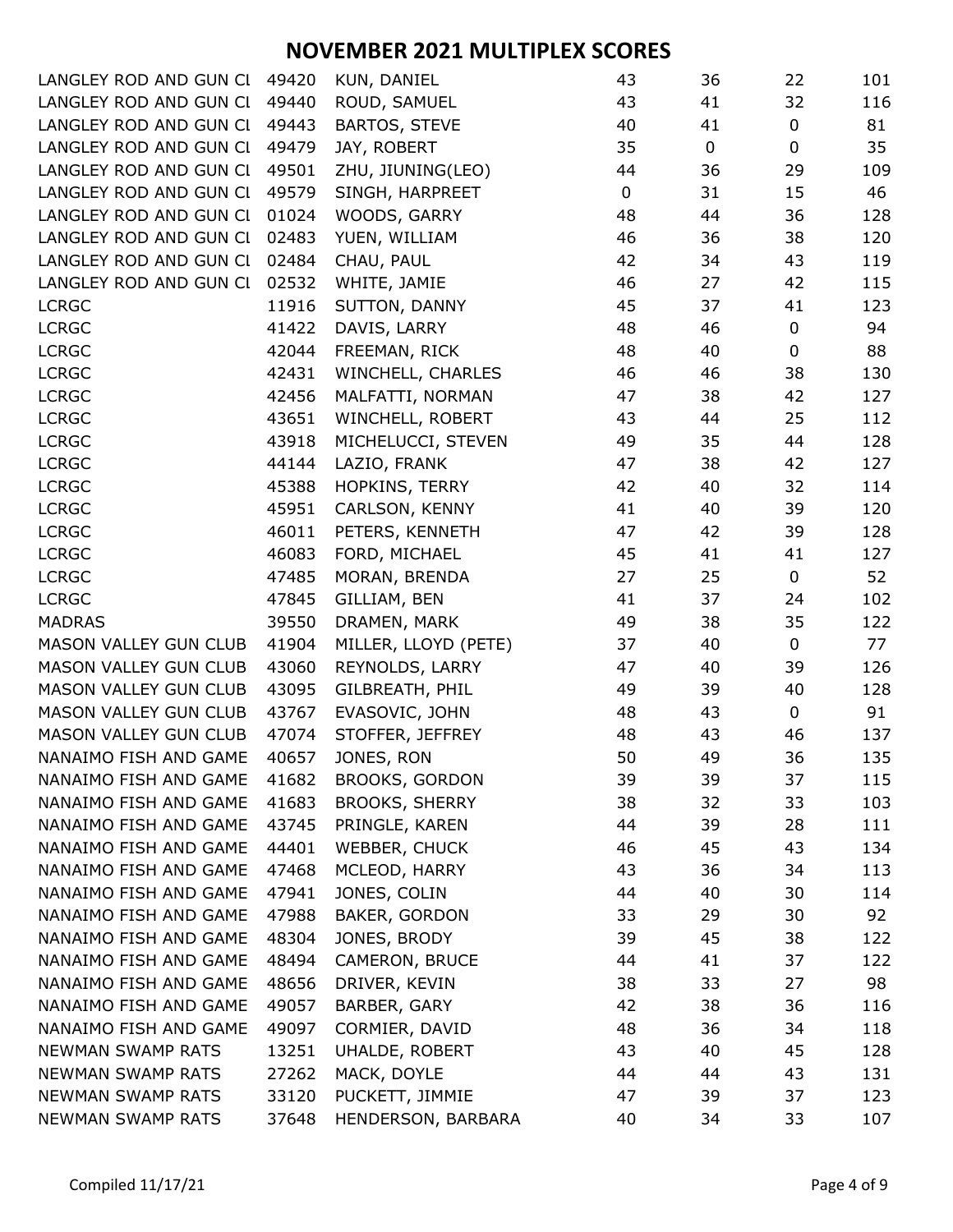| NEWMAN SWAMP RATS           | 38287 | GRAVES, BOB              | 42          | 36          | 41 | 119 |
|-----------------------------|-------|--------------------------|-------------|-------------|----|-----|
| NEWMAN SWAMP RATS           | 45144 | MORRILL, WAYNE           | 44          | 42          | 43 | 129 |
| NEWMAN SWAMP RATS           | 46132 | BANDUCCI, JOSEPH         | 46          | 40          | 43 | 129 |
| NEWMAN SWAMP RATS           | 46957 | <b>GUENTHART, TROY</b>   | 44          | 45          | 39 | 128 |
| NEWMAN SWAMP RATS           | 47188 | SNYDER, JACK             | 47          | 43          | 40 | 130 |
| NEWMAN SWAMP RATS           | 47663 | NUTI, MARC               | 44          | 38          | 43 | 125 |
| NEWMAN SWAMP RATS           | 49024 | SALVO, ROBERT            | 41          | 36          | 40 | 117 |
| <b>NEWMAN SWAMP RATS</b>    | 49066 | PILKINGTON, DON          | 44          | 41          | 39 | 124 |
| NEWMAN SWAMP RATS           | 49297 | MILLER JR, ART           | 45          | 48          | 33 | 126 |
| NEWMAN SWAMP RATS           | 49340 | WHITFORD, WILLIAM        | 43          | 42          | 45 | 130 |
| NEWMAN SWAMP RATS           | 28860 | <b>BUCKINGHAM, TERRY</b> | 46          | 34          | 36 | 116 |
| NEWMAN SWAMP RATS           | 40736 | ELDREDGE, IRV            | 44          | 35          | 32 | 111 |
| NEWMAN SWAMP RATS           | 44499 | AZEVEDO, SHANE           | 42          | 45          | 44 | 131 |
| NEWMAN SWAMP RATS           | 44801 | BUNTUWONG, KAGE          | 45          | 37          | 45 | 127 |
| NEWMAN SWAMP RATS           | 45495 | LAYNE, DANNY             | 43          | 42          | 30 | 115 |
| NEWMAN SWAMP RATS           | 46153 | BALLARD, JEFF            | 43          | 44          | 45 | 132 |
| NEWMAN SWAMP RATS           | 46960 | MALONE, MICHAEL          | 47          | 35          | 44 | 126 |
| NEWMAN SWAMP RATS           | 47600 | SZETO, BAILEY            | 44          | 39          | 36 | 119 |
| <b>NEWMAN SWAMP RATS</b>    | 47862 | GIPSON, JOSEPH           | 48          | 39          | 42 | 129 |
| NEWMAN SWAMP RATS           | 47865 | STEMAN, JON              | 41          | 43          | 43 | 127 |
| NEWMAN SWAMP RATS           | 48083 | FORSYTHE, DARRELL        | 43          | 37          | 39 | 119 |
| NEWMAN SWAMP RATS           | 48226 | LAMB, LOREN              | 41          | 43          | 39 | 123 |
| NEWMAN SWAMP RATS           | 48299 | ANDERSEN, ERIC           | 40          | 35          | 36 | 111 |
| NEWMAN SWAMP RATS           | 48300 | EBENAL, GREGG            | 45          | 36          | 43 | 124 |
| NEWMAN SWAMP RATS           | 48301 | EBENAL, MICHAEL          | 33          | 41          | 36 | 110 |
| NEWMAN SWAMP RATS           | 48302 | YOUNG, DAVE              | 43          | 40          | 32 | 115 |
| <b>NEWMAN SWAMP RATS</b>    | 48429 | REARDON, RYAN            | 47          | 41          | 39 | 127 |
| NEWMAN SWAMP RATS           | 48660 | LOWERY, RON              | 42          | 41          | 36 | 119 |
| NEWMAN SWAMP RATS           | 48661 | MARTARANO, JOE           | 44          | 42          | 37 | 123 |
| NEWMAN SWAMP RATS           | 48663 | WADDELL, KEVIN           | 50          | 44          | 49 | 143 |
| NEWMAN SWAMP RATS           | 48752 | POULSON, LOREN           | 40          | 35          | 36 | 111 |
| NEWMAN SWAMP RATS           | 48765 | <b>BLANK, TIM</b>        | 47          | 46          | 34 | 127 |
| NEWMAN SWAMP RATS           | 48980 | CARDOZO, MELVIN          | 45          | 36          | 39 | 120 |
| NEWMAN SWAMP RATS           | 48981 | CRITES, DENNIS           | 19          | $\mathbf 0$ | 0  | 19  |
| NEWMAN SWAMP RATS           | 49164 | REARDON, TIMOTHY         | 37          | 32          | 35 | 104 |
| NEWMAN SWAMP RATS           | 49169 | SHULDA, DAN              | 48          | 43          | 38 | 129 |
| NEWMAN SWAMP RATS           | 49298 | SALVADOR, STEVE          | 48          | 40          | 37 | 125 |
| NEWMAN SWAMP RATS           | 49341 | WEMMER, JOSHUA           | 48          | 47          | 36 | 131 |
| NEWMAN SWAMP RATS           | 49345 | WEMMER, TERRI            | 41          | 47          | 39 | 127 |
| NEWMAN SWAMP RATS           | 49569 | NICOLAU, TIM             | 45          | 40          | 34 | 119 |
| NORTH OKANAGAN - NOTS       | 15624 | DRIEMEL, BARRY           | 46          | 41          | 41 | 128 |
| NORTH OKANAGAN - NOTS       | 24942 | MCWHIRTER, HUGH          | $\mathbf 0$ | 45          | 0  | 45  |
| NORTH OKANAGAN - NOTS       | 35436 | <b>COLEMAN, ROBERT</b>   | 45          | 43          | 40 | 128 |
| NORTH OKANAGAN - NOTS       | 45240 | GINN, TOM                | 49          | 43          | 45 | 137 |
| NORTH OKANAGAN - NOTS       | 48931 | NORRIS, KEVIN            | 45          | 41          | 33 | 119 |
| NORTH OKANAGAN - NOTS       | 48975 | COPP, COLIN              | 43          | 43          | 0  | 86  |
| NORTH OKANAGAN - NOTS 49228 |       | HARDY, EDWARD            | 46          | 48          | 39 | 133 |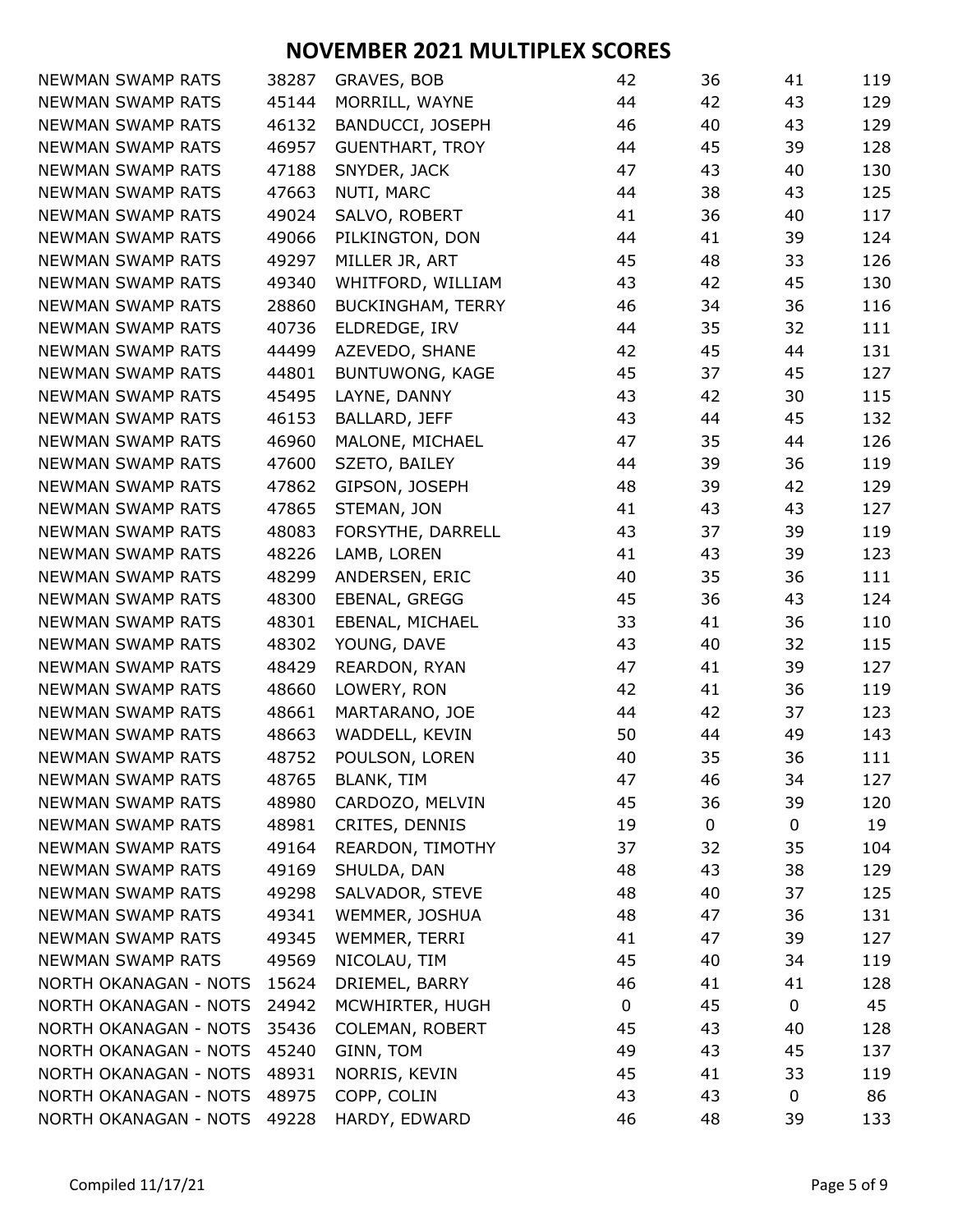| NORTH OKANAGAN - NOTS | 01679 | NOER, MIKE            | 47 | 42             | 42               | 131 |
|-----------------------|-------|-----------------------|----|----------------|------------------|-----|
| NORTH OKANAGAN - NOTS | 02118 | MILLER, RON           | 43 | 37             | 43               | 123 |
| NORTH OKANAGAN - NOTS | 02541 | SCHROEDER, IAN        | 47 | 40             | 46               | 133 |
| OLD SKAGIT GUN CLUB   | 26256 | MANNING, CHARLES      | 46 | $\mathbf 0$    | 35               | 81  |
| OLD SKAGIT GUN CLUB   | 44193 | REIMERS, DON          | 43 | 36             | $\pmb{0}$        | 79  |
| OLD SKAGIT GUN CLUB   | 45287 | CARLSON, BARBARA      | 38 | 38             | $\mathbf 0$      | 76  |
| OLD SKAGIT GUN CLUB   | 48838 | THOMPSON, ERIC        | 49 | 45             | 42               | 136 |
| OLD SKAGIT GUN CLUB   | 48839 | THOMPSON, COLTON      | 48 | 40             | 41               | 129 |
| <b>PAWNEE</b>         | 42477 | COOPER, KERRY         | 49 | 42             | 47               | 138 |
| <b>PAWNEE</b>         | 42493 | ROSE, LEON            | 49 | 43             | 44               | 136 |
| <b>PAWNEE</b>         | 42542 | CURTIS, JIM           | 46 | 42             | 40               | 128 |
| PAWNEE                | 42546 | LEBSOCK, DALE         | 49 | $\overline{0}$ | 35               | 84  |
| <b>PAWNEE</b>         | 42953 | FISCUS, GARY          | 48 | 42             | 41               | 131 |
| PAWNEE                | 44766 | DIBLE, PAUL           | 50 | 45             | 48               | 143 |
| <b>PAWNEE</b>         | 44819 | VAUGHN, TREVOR        | 48 | 49             | 48               | 145 |
| <b>PAWNEE</b>         | 44916 | KINDVALL, DARYL       | 46 | 47             | 38               | 131 |
| <b>PAWNEE</b>         | 45822 | ZIMA, RUSSELL         | 50 | 50             | 47               | 147 |
| <b>PAWNEE</b>         | 47215 | TRAHERN, TRISTAN      | 47 | 49             | 39               | 135 |
| <b>PAWNEE</b>         | 47276 | EGBERT, RON           | 43 | 45             | 43               | 131 |
| <b>PAWNEE</b>         | 47277 | GILLESPIE, MIKE       | 46 | 41             | 42               | 129 |
| <b>PAWNEE</b>         | 47279 | VIEROW, STEVE         | 41 | 46             | 39               | 126 |
| <b>PAWNEE</b>         | 48199 | STOUT, GUNNAR         | 48 | 46             | 37               | 131 |
| <b>PAWNEE</b>         | 49101 | SMITH, PAUL(FRED)     | 42 | 43             | 43               | 128 |
| <b>PAWNEE</b>         | 49487 | FINDLEY, MARK         | 47 | 46             | 47               | 140 |
| <b>PAWNEE</b>         | 49517 | OKADA, LANCE          | 41 | 28             | 25               | 94  |
| PAWNEE                | 49566 | ARBOGAST, RANALL      | 43 | 43             | 20               | 106 |
| POCATELLO TRAP CLUB   | 42823 | CAHOON, JIM           | 46 | 41             | 44               | 131 |
| POCATELLO TRAP CLUB   | 46377 | BRINGHURST, ALEX      | 46 | 42             | 46               | 134 |
| POCATELLO TRAP CLUB   | 46946 | ANDERSON, ROLLY       | 49 | 46             | 37               | 132 |
| POCATELLO TRAP CLUB   | 47912 | TOMLIN, BOB           | 50 | 45             | 46               | 141 |
| POCATELLO TRAP CLUB   | 48528 | JOHNSON, STEVE        | 44 | 41             | $\pmb{0}$        | 85  |
| POCATELLO TRAP CLUB   | 48588 | SWARD, NORMAN         | 45 | 40             | 0                | 85  |
| <b>PORTLAND</b>       | 46700 | RAYSON, ROBERT        | 0  | 38             | 0                | 38  |
| <b>PORTLAND</b>       | 46705 | RIGGS, RAYCE          | 39 | 0              | 0                | 39  |
| <b>PORTLAND</b>       | 48008 | SCHROEDER, MARK       | 48 | 41             | 0                | 89  |
| <b>PORTLAND</b>       | 49166 | SMITH, TAD            | 40 | 27             | 36               | 103 |
| <b>PORTLAND</b>       | 49167 | SMITH, VIRGINIA       | 0  | 0              | $\boldsymbol{0}$ | 0   |
| <b>PORTLAND</b>       | 49290 | SMITH, CHARLES        | 0  | 0              | $\mathbf 0$      | 0   |
| <b>PORTLAND</b>       | 02420 | LONGO, AARON          | 42 | 40             | 41               | 123 |
| ROSEBURG ROD AND GUN  | 18392 | HEALY, J-MICHAEL      | 47 | 45             | 0                | 92  |
| ROSEBURG ROD AND GUN  | 32046 | SCHINDLER, DAN        | 45 | 45             | 42               | 132 |
| ROSEBURG ROD AND GUN  | 34552 | HOGAN, QUENTIN        | 48 | 41             | $\boldsymbol{0}$ | 89  |
| ROSEBURG ROD AND GUN  | 36167 | DESCH, RUSS           | 43 | 45             | 0                | 88  |
| ROSEBURG ROD AND GUN  | 40551 | <b>SKONBERG, EARL</b> | 43 | 40             | 41               | 124 |
| ROSEBURG ROD AND GUN  | 41192 | SHORT, BRENT          | 43 | 38             | 40               | 121 |
| ROSEBURG ROD AND GUN  | 41681 | BAYLISS, BILL         | 43 | 42             | 0                | 85  |
| ROSEBURG ROD AND GUN  | 42084 | BACKEN, JOHN          | 50 | 40             | 45               | 135 |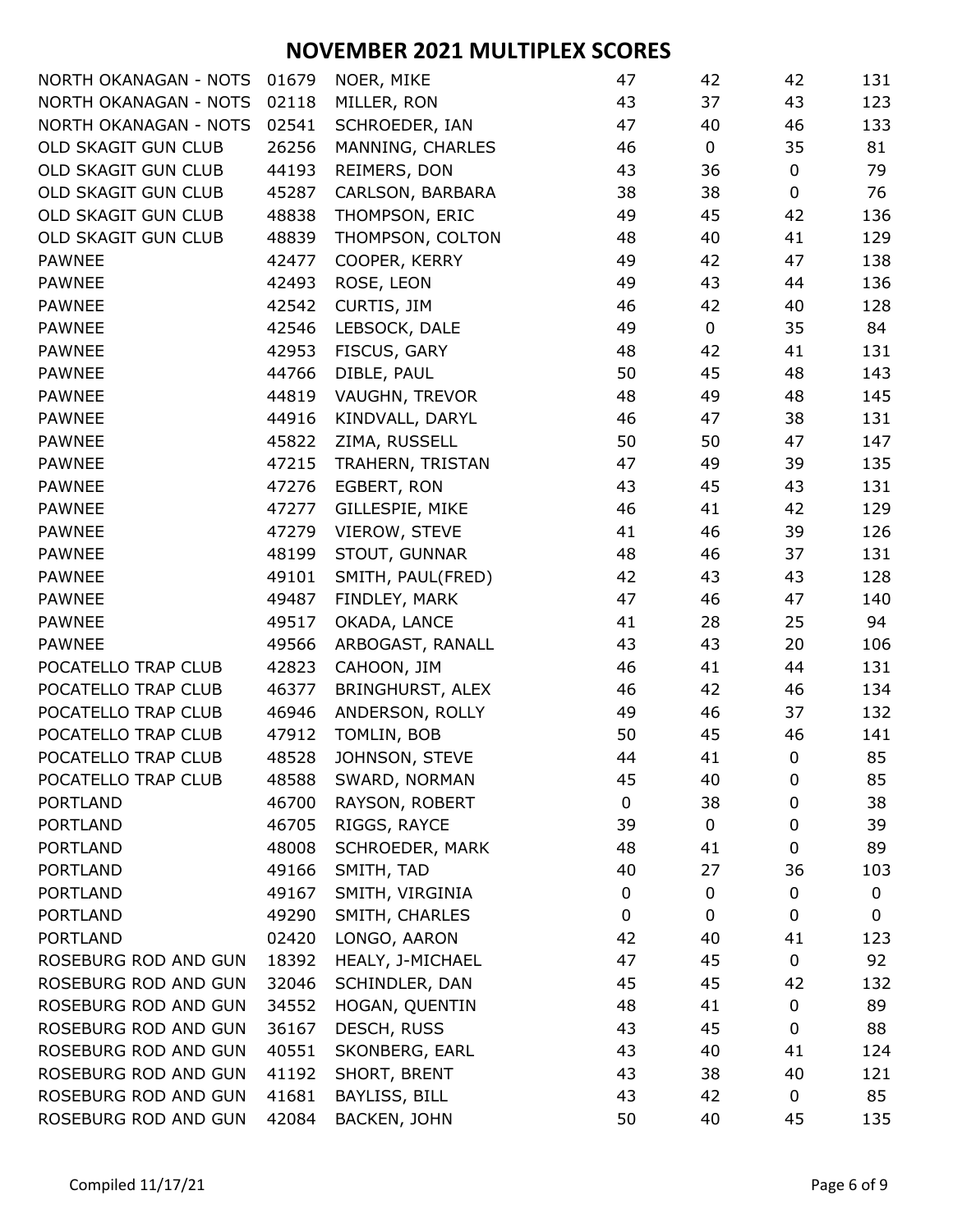| ROSEBURG ROD AND GUN | 44545 | RUSSELL, THOMAS        | 48 | 42          | 40          | 130 |
|----------------------|-------|------------------------|----|-------------|-------------|-----|
| ROSEBURG ROD AND GUN | 44862 | JACKSON, JIM           | 41 | 38          | 41          | 120 |
| ROSEBURG ROD AND GUN | 47899 | LONG, MARGARET         | 49 | 39          | 43          | 131 |
| ROSEBURG ROD AND GUN | 48658 | LONG, SAMUEL           | 45 | 40          | 34          | 119 |
| ROSEBURG ROD AND GUN | 49067 | JONES, GAVIN           | 48 | 41          | 0           | 89  |
| ROSEBURG ROD AND GUN | 01006 | HANDY, DARO            | 47 | 48          | 0           | 95  |
| ROSEBURG ROD AND GUN | 01669 | LEACH, DEAN            | 45 | 44          | $\pmb{0}$   | 89  |
| <b>SOSA</b>          | 25467 | PEDERSEN, ED           | 47 | 42          | 47          | 136 |
| <b>SOSA</b>          | 28363 | DARKE, CLIFF           | 48 | 45          | $\pmb{0}$   | 93  |
| <b>SOSA</b>          | 44233 | CARLSON, ALLAN         | 47 | 42          | 43          | 132 |
| <b>SOSA</b>          | 45398 | NEUFELD, DAVID         | 47 | 46          | $\pmb{0}$   | 93  |
| <b>SOSA</b>          | 46639 | CLELLAND, RICK         | 47 | 39          | 0           | 86  |
| <b>SOSA</b>          | 47331 | LEAMONT, MICHAEL       | 45 | 41          | 40          | 126 |
| <b>SPRING CREEK</b>  | 44376 | ADAMS, RICH            | 46 | 42          | 40          | 128 |
| <b>SPRING CREEK</b>  | 45220 | ADAMS, MARY ELLEN      | 33 | $\mathbf 0$ | $\mathbf 0$ | 33  |
| <b>SPRING CREEK</b>  | 46286 | EVANS, JUSTIN          | 43 | 43          | 46          | 132 |
| <b>SPRING CREEK</b>  | 47089 | LONDON, ALAN           | 29 | 23          | 0           | 52  |
| <b>SPRING CREEK</b>  | 47235 | MATYS, GERALD          | 49 | 40          | 47          | 136 |
| <b>SPRING CREEK</b>  | 47333 | COFFIN, MATT           | 49 | 47          | 46          | 142 |
| <b>SPRING CREEK</b>  | 47334 | REUTNER, SCOTT         | 40 | 43          | 42          | 125 |
| <b>SPRING CREEK</b>  | 47806 | HIGHLAND, RANDY        | 43 | 40          | 41          | 124 |
| <b>SPRING CREEK</b>  | 48211 | JOHNSON, CHRIS         | 30 | 31          | 27          | 88  |
| <b>SPRING CREEK</b>  | 48291 | PALACIO, JOHN          | 42 | 32          | 35          | 109 |
| <b>SPRING CREEK</b>  | 48535 | WHALEN, BRUCE          | 44 | 43          | 41          | 128 |
| <b>SPRING CREEK</b>  | 48536 | WILLIAMS, CASEY        | 45 | 41          | 47          | 133 |
| <b>SPRING CREEK</b>  | 48560 | PANIAGUA, ERIC         | 47 | 37          | 42          | 126 |
| <b>SPRING CREEK</b>  | 48857 | JOHNSON, PIERCE        | 46 | 35          | 36          | 117 |
| <b>SPRING CREEK</b>  | 49054 | WHITE, GERALD          | 36 | 28          | 23          | 87  |
| <b>SPRING CREEK</b>  | 49055 | WHITE, ROBERTA         | 38 | 28          | 28          | 94  |
| <b>SPRING CREEK</b>  | 49430 | BELSHER, MARTIN        | 42 | 42          | 40          | 124 |
| <b>WENATCHEE</b>     | 27093 | STORLIE, JIM           | 47 | 37          | 39          | 123 |
| <b>WENATCHEE</b>     | 29425 | SMITH, DALE            | 38 | 41          | 0           | 79  |
| <b>WENATCHEE</b>     | 36948 | LIPPERT, BEN           | 49 | 43          | 42          | 134 |
| <b>WENATCHEE</b>     | 38926 | MAIN, TJ               | 49 | 44          | 50          | 143 |
| <b>WENATCHEE</b>     | 41890 | MILLER, DAN            | 46 | 41          | 44          | 131 |
| <b>WENATCHEE</b>     | 42726 | WEYTHMAN, MELVIN       | 46 | 42          | 0           | 88  |
| <b>WENATCHEE</b>     | 44074 | MAIN, TINA             | 47 | 46          | 43          | 136 |
| <b>WENATCHEE</b>     | 44741 | KNEBEL, ED             | 48 | 42          | 43          | 133 |
| <b>WENATCHEE</b>     | 45320 | PEERY, JAMES           | 45 | 43          | 43          | 131 |
| <b>WENATCHEE</b>     | 46027 | PEERY, STACY           | 37 | 39          | 33          | 109 |
| <b>WENATCHEE</b>     | 46739 | WEISS, ROLAND          | 32 | 31          | 0           | 63  |
| <b>WENATCHEE</b>     | 47055 | AUCKLAND, JOHN         | 44 | 41          | 0           | 85  |
| <b>WENATCHEE</b>     | 47327 | MAGNUSSEN, RICHARD     | 49 | 46          | 0           | 95  |
| <b>WENATCHEE</b>     | 47725 | RICH, CHARLES          | 38 | 41          | 0           | 79  |
| <b>WENATCHEE</b>     | 47744 | HODSON, RAY            | 41 | 31          | $\pmb{0}$   | 72  |
| <b>WENATCHEE</b>     | 47818 | <b>BRATRUDE, BRUCE</b> | 46 | 42          | 37          | 125 |
| <b>WENATCHEE</b>     | 47932 | RICH, BRAD             | 34 | 39          | $\pmb{0}$   | 73  |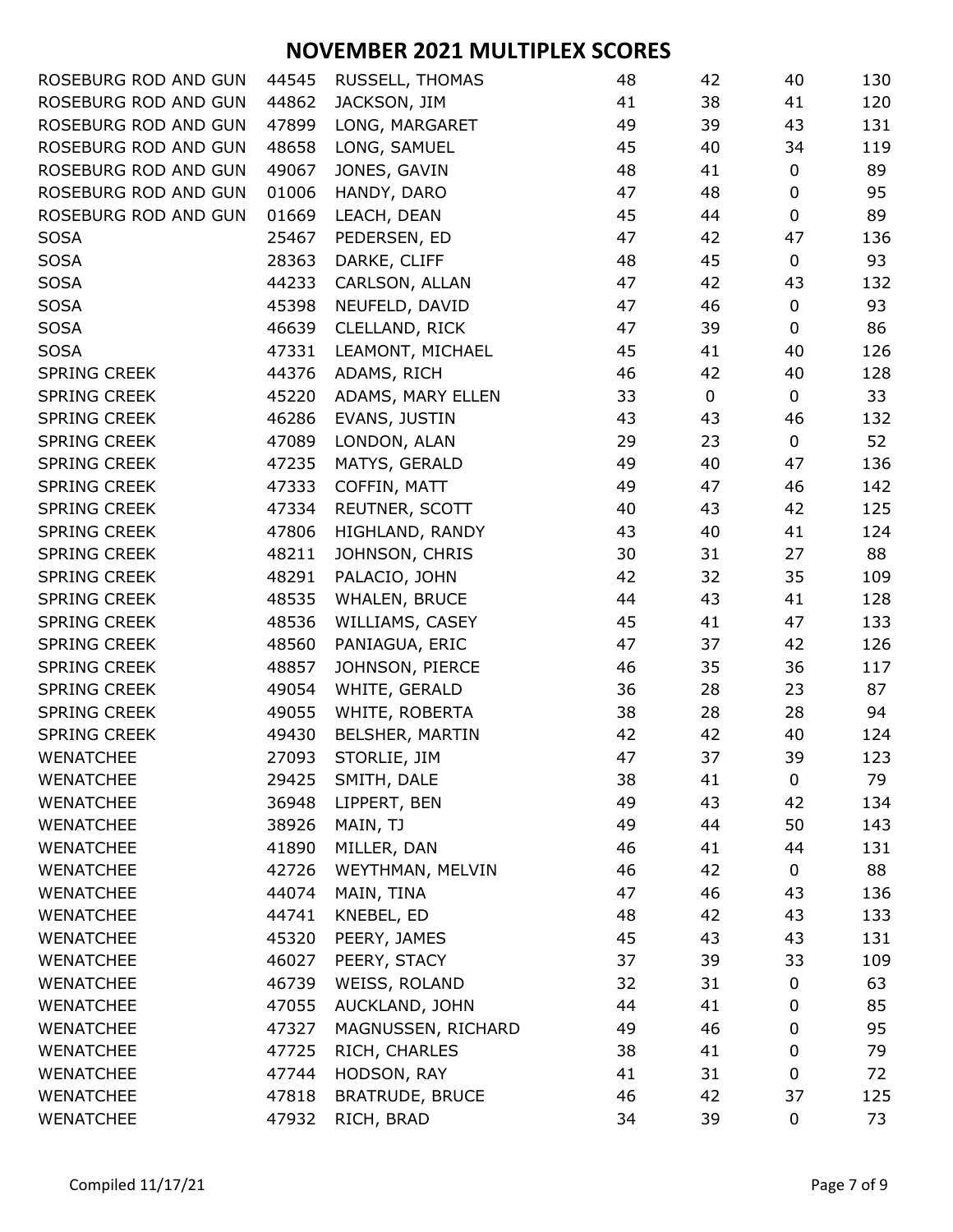| <b>WENATCHEE</b>            | 49389 | BRAY, KEEGAN            | 48 | 47          | 46               | 141 |
|-----------------------------|-------|-------------------------|----|-------------|------------------|-----|
| <b>WENATCHEE</b>            | 49409 | CORNEHL, BRYSON         | 42 | 45          | 38               | 125 |
| <b>WENATCHEE</b>            | 01801 | LANG, DAVID             | 48 | 39          | 46               | 133 |
| <b>WENATCHEE</b>            | 02161 | CORNEHL, BRIAN          | 47 | 45          | 47               | 139 |
| WINNEMUCCA                  | 40331 | MCMILLEN, GREG          | 45 | 45          | 43               | 133 |
| WINNEMUCCA                  | 41404 | DELONG, TODD            | 50 | 34          | 46               | 130 |
| WINNEMUCCA                  | 41407 | MARILUCH, TAMARA        | 44 | 30          | 38               | 112 |
| WINNEMUCCA                  | 42384 | <b>BLACK, MIKE</b>      | 41 | $\mathbf 0$ | 28               | 69  |
| WINNEMUCCA                  | 42502 | <b>BLACK, JUDY</b>      | 43 | 41          | $\mathbf 0$      | 84  |
| WINNEMUCCA                  | 43571 | GABIOLA, TERRY          | 48 | 42          | 31               | 121 |
| WINNEMUCCA                  | 44079 | DEFOREST, MURRY         | 48 | 50          | 47               | 145 |
| WINNEMUCCA                  | 49018 | JAMES, MATT             | 49 | 44          | 41               | 134 |
| WINNEMUCCA                  | 49459 | LAGE, MADDOXX           | 41 | 0           | $\pmb{0}$        | 41  |
| YAKIMA VALLEY               | 27473 | EIMS, ALAN              | 44 | $\mathbf 0$ | 0                | 44  |
| YAKIMA VALLEY               | 28107 | LINT, DONALD            | 46 | 43          | 40               | 129 |
| YAKIMA VALLEY               | 29671 | SIMON, STEVE            | 47 | 46          | 33               | 126 |
| YAKIMA VALLEY               | 31987 | SEIPEL, DONALD          | 42 | 0           | 0                | 42  |
| YAKIMA VALLEY               | 37007 | TURNBULL, JAMES         | 49 | 41          | 43               | 133 |
| YAKIMA VALLEY               | 41487 | SANDEN, KEN             | 41 | 38          | $\pmb{0}$        | 79  |
| YAKIMA VALLEY               | 42065 | MITCHELL, JEFF          | 48 | 46          | 41               | 135 |
| YAKIMA VALLEY               | 42413 | PETERSON, MARK          | 50 | 43          | 38               | 131 |
| YAKIMA VALLEY               | 42414 | KRAMER, NICK            | 43 | 0           | 0                | 43  |
| YAKIMA VALLEY               | 44242 | TURNBULL, DEANNA        | 39 | 38          | 0                | 77  |
| YAKIMA VALLEY               | 44304 | SHIELDS, STANLEY        | 49 | 36          | 37               | 122 |
| YAKIMA VALLEY               | 45864 | WILLIAMS, STEVE         | 48 | 44          | 39               | 131 |
| YAKIMA VALLEY               | 48517 | MILLER, RONALD          | 44 | 32          | $\pmb{0}$        | 76  |
| YAKIMA VALLEY               | 49188 | <b>GREEN, SHARA</b>     | 19 | $\pmb{0}$   | 0                | 19  |
| YAKIMA VALLEY               | 49485 | MARSHALL, BRUCE         | 33 | $\pmb{0}$   | 0                | 33  |
| YAKIMA VALLEY               | 49486 | MARSHALL, BRITTANY      | 28 | 0           | 0                | 28  |
| YAKIMA VALLEY               | 49580 | JUAREZ, EDUARDO         | 35 | $\mathbf 0$ | $\boldsymbol{0}$ | 35  |
| YOLO SPORTSMANS ASSO(       | 38247 | RAMSEY, LINDELL (RAY)   | 44 | 40          | $\boldsymbol{0}$ | 84  |
| YOLO SPORTSMANS ASSO(39335  |       | FULLER, RICHARD         | 42 | 38          | 35               | 115 |
| YOLO SPORTSMANS ASSO(39353  |       | JAGER, GLEN             | 47 | 40          | 49               | 136 |
| YOLO SPORTSMANS ASSO(       | 42863 | KENNEDY, DAVID (MIKE)   | 46 | 37          | 39               | 122 |
| YOLO SPORTSMANS ASSO(       | 43885 | SARKO, THOMAS           | 47 | 43          | 40               | 130 |
| YOLO SPORTSMANS ASSO(       | 44181 | COVERT, DANA            | 46 | 40          | 0                | 86  |
| YOLO SPORTSMANS ASSO(       | 45887 | CRUMRINE, JERRY         | 42 | 38          | 38               | 118 |
| YOLO SPORTSMANS ASSO( 46502 |       | STANDLEY, JOHN          | 44 | 42          | 30               | 116 |
|                             |       |                         |    |             |                  |     |
| YOLO SPORTSMANS ASSO(       | 46762 | KENNEDY, JANE           | 46 | 45          | 37               | 128 |
| YOLO SPORTSMANS ASSO(       | 47139 | NELSON, BRET            | 43 | 31          | 44               | 118 |
| YOLO SPORTSMANS ASSO(       | 47376 | MOORE, MARGARET         | 37 | 0           | 0                | 37  |
| YOLO SPORTSMANS ASSO(       | 47387 | WILDMAN, TERRENCE       | 41 | 39          | 0                | 80  |
| YOLO SPORTSMANS ASSO(       | 48451 | HARVEY, KEN             | 41 | 43          | 0                | 84  |
| YOLO SPORTSMANS ASSO(       | 49076 | <b>OCENASEK, CURTIS</b> | 46 | 39          | 33               | 118 |
| <b>YREKA</b>                | 11785 | PARSONS JR, PA          | 48 | 42          | 0                | 90  |
| <b>YREKA</b>                | 11918 | SAUER, WILLIAM          | 41 | 36          | 43               | 120 |
| <b>YREKA</b>                | 39396 | KNIGHT, ROBERT          | 47 | 40          | 41               | 128 |